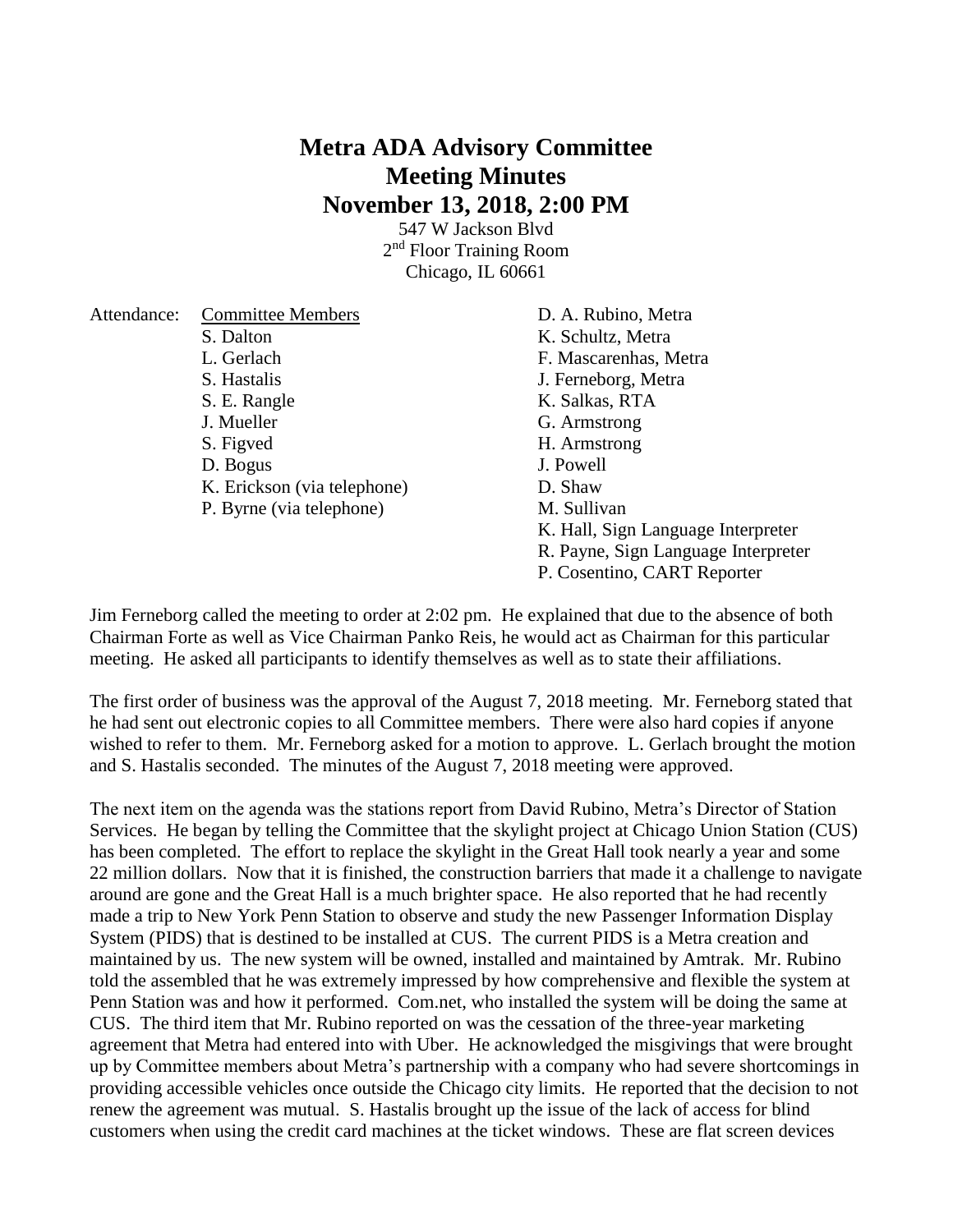where selections have to be made and it takes the assistance of a ticket agent to complete a transaction. This becomes awkward at a place like CUS or OTC where the agent has to come out of the ticket office and come around to the customer side of the windows. D. Bogus wanted to know whether it were possible to use an option to darken the screen at the cash machines at CUS so that the person behind you could not see your transaction. Both Mr. Rubino and Mr. Ferneborg acknowledged that these were issues that needed to be researched. They told the Committee that they would explore these with Metra's IT Department. Susan Elizabeth Rangle inquired as to whether there were any plans to improve the experience of deaf/hard of hearing customers when transacting business at ticket windows. Mr. Rubino responded that there is a continuing effort to educate ticket staff in the proper way of interacting with deaf/hard of hearing customers. He also indicated that when we met with David Nelson, Amtrak's top ADA Officer back in August, he was impressed with his dedication to access. David Nelson is a deaf person. He set up a special meeting in August that included technical staff from Washington, the management of CUS, our management and representatives from the local blind community to explore the best outcomes for the new PIDS. We can rest assured that he will take the same care when handling technology that can benefit deaf passengers who use CUS. This may also include new technologies at the ticket office.

The Committee next heard from Francis Mascarenhas of Metra's Mechanical Department. He began his report by talking about the weight tolerance for ADA lifts. The weight tolerance on existing ADA lifts is 600 lbs. When new railcars are purchased that tolerance will increase to 800 lbs. He then reported to the Committee that the Mechanical Department is working on specs for a new RFP for the purchase of 200+ accessible railcars. The goal would be 25 cab cars and the rest trailer cars. The target for this RFP would be the first quarter of 2019. We are also negotiating with Nippon Sharyo for the delivery of seven (7) accessible railcars. There have been delays due to technical difficulties and we are expected to receive shipment in early 2020. The other major project is the renovation of 302 ADA cars that came to Metra between 2003 and 2006. To date, at our 49<sup>th</sup> Street shop, we have completed 56 of these cars and the target is to complete 40 per year. These cars are totally rebuilt with new trucks, electrical systems, lifts, windows and lighting. They are also outfitted with sensitive edges on all side loading doors, Passenger Emergency Intercom Systems, electrical outlets and LED scrolling signs for deaf/hard of hearing passengers. What followed next was a wide ranging discussion relating to the possibilities surrounding new car purchases. Varieties of car designs, such as bi-level and gallery cars were discussed.

Along with ADA modifications, Susan Elizabeth Rangle asked whether the Committee could see diagrams of new car models. Mr. Mascarenhas told her that when plans were in review (later in 2019), he could provide this to the Committee. John Mueller wanted to know how Metra would handle staffing as more ADA cars were added, and would designated ADA cars continue to be the rule.

The next order of business was a report from Kenneth Schultz of Metra's Engineering Department. His report is designed to cover Metra station construction activity and how this activity may or may not affect accessibility.

 At the Ravenswood Station on the UPN, there is an on-going project to replace the east platform and the warming house. There is a temporary platform and stairway on the east side of the station that will remain there until the station is completed in 2020. There have been significant delays due to bridge repair and the moving of tracks. When complete, this station will be fully accessible.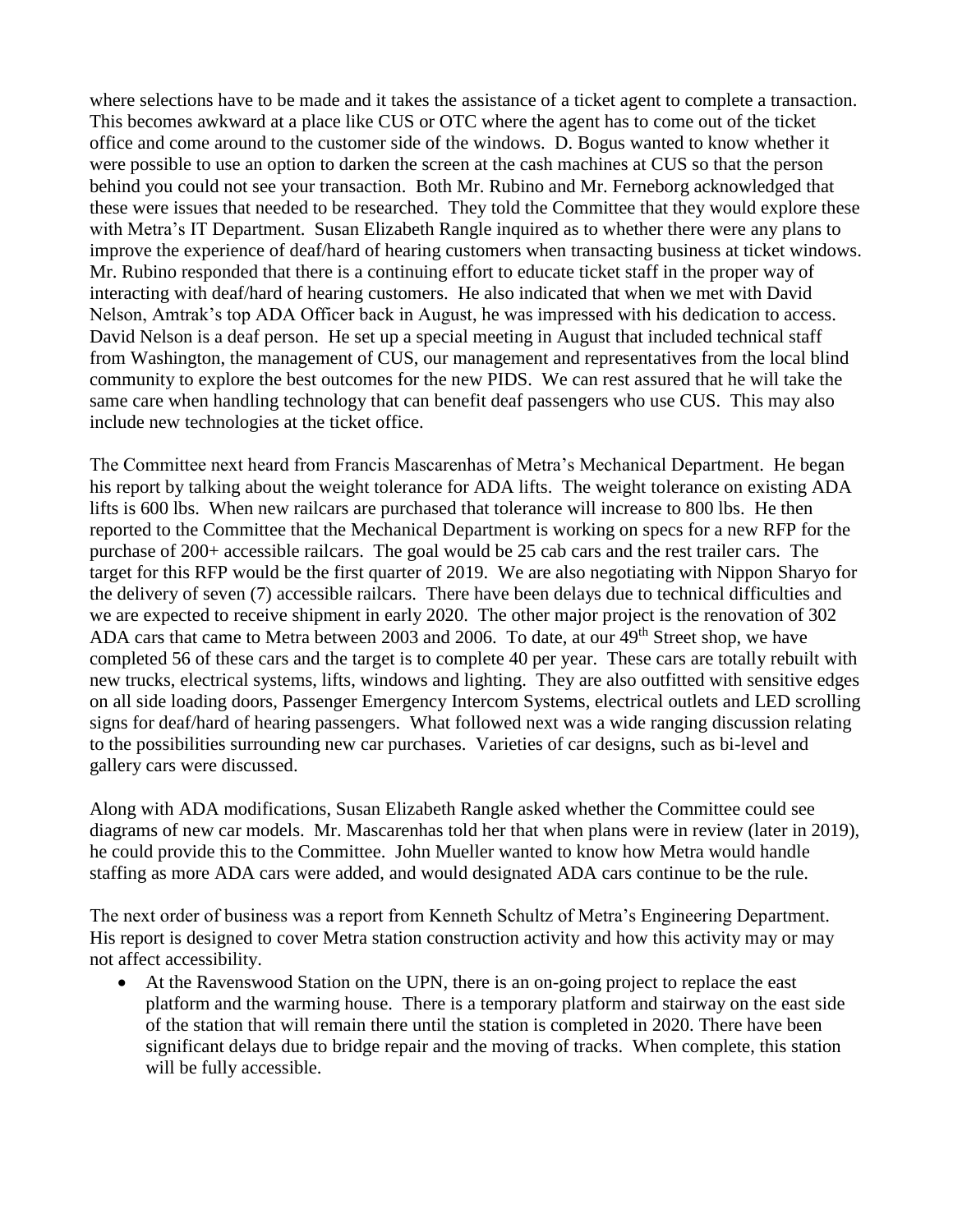- At the Hazel Crest Station on the MED, there is a project to rehab both entrances and add an elevator at the north end. This project is 60% complete. When complete, it will be fully accessible. During construction, this station will remain inaccessible.
- At the LaSalle Street Station on the RID, there has been an on-going project to replace existing plaza tiles with new granite pavers. This will include steel reinforcement and general finishing. This project is very near completion. Throughout the project, the station has remained accessible.
- At the Healy Station on the MDN, there has been a complete reconstruction of platforms, ramps and shelter. This project is substantially complete and there are ramps on both sides. This station is accessible.
- The UP has a large project to put in a third main that is affecting both Maywood and Melrose Park on the UPW. Both stations are in the midst of reconstruction along with temporary platforms. When complete (slated for 2019), both of these stations will go from partially to fully accessible.
- At the Prairie Crossing Station on the MDN, there is a project to build a new warming shelter, coordinating with the platform and parking. This station will remain accessible during construction.
- At Winfield on the UPW, we have rebuilt platforms, new brick pavers on the north side and new ramp access to street and parking. This project is substantially complete. Throughout the project, this station has remained accessible.
- At the Cary Station on the UPNW, there is a village initiated project to build a new shelter on the inbound platform along with some platform work. There is a new ramp access. This station has remained accessible throughout construction.
- At the Cumberland Station on the UPNW, there is a project to rebuild the warming shelter and create ADA access from that shelter to the parking lot and to the Pace bus stop. When complete in 2019, this station will be fully accessible. At present, this station remains inaccessible.
- There are a number of projects that involve platform renovation. This includes accessible slopes and ADA access as well as new tactile strips. The following stations are in the midst of this platform renovation:
	- North Glenview, MDN Washington Street-Grayslake, NCS Lake Forest, MDN Vernon Hills, NCS Mokena-Hickory Creek, RID Route 59, BNSF
- At 95<sup>th</sup> Street on the RID Main Line, we have put in a Visual Information Sign (VIS).
- At the West Pullman Station on the MED, we will be putting in a ramp to make that station fully accessible. This ramp/stair will be pre-fabricated and put into the platform.

S. Figved brought up a problem at the Barrington Station. He told the assembled that at Lake Cook Road and Cook Street, there is a rather large section where the pavement is cracking and coming apart. As well, there is some damage to the iron around the rails. He said that this was due to a house that was being moved down Lake-Cook toward Barrington Hills. This situation has been bad for a couple of months. Mr. Schultz said that he would bring it to the attention of the group that makes these kinds of repairs. Mr. Ferneborg asked D. Shaw to tell the Committee about concerns that she has about lighting at stations. The station in question was the 87<sup>th</sup> Street Station (Woodruff) on the MED. There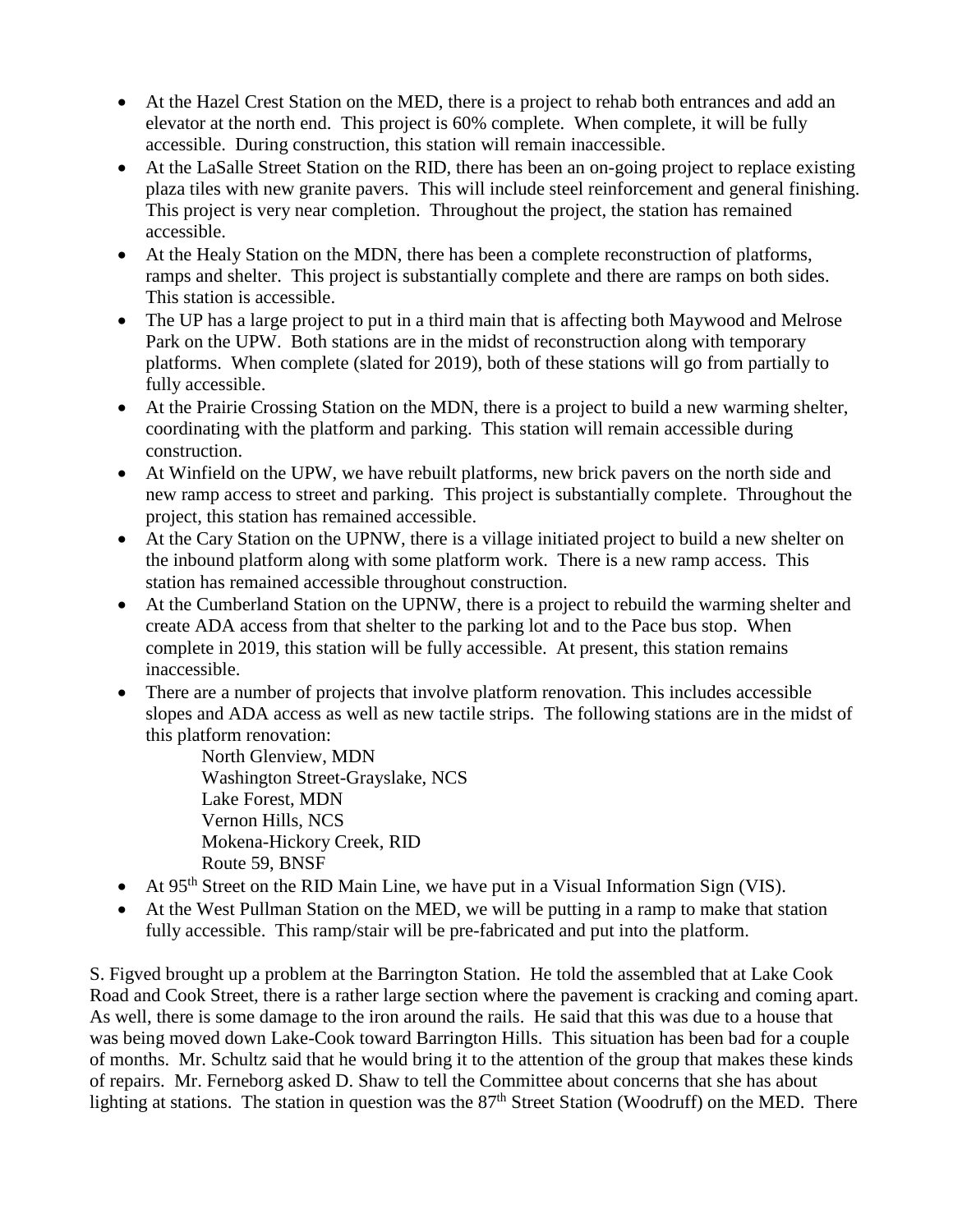is a rather steep stairway coming off the platform and it is extremely dark and unsafe. Mr. Schultz said that he would look into this.

K. Erickson asked about the Libertyville Station. Mr. Schultz reported that this was a village initiated project to rebuild the Libertyville Depot. The project should be complete by the fall of 2019. Mr. Rubino added that the ticket agent is operating out of a trailer and that it looks like a complete rebuild of that station house. Mr. Ferneborg added that he spoke with Community Relations about access. He was told that on the northwest side of the station there is clear pedestrian access to the platform. Susan Elizabeth Rangle brought up a concern that she had regarding the Western Avenue Station on the Milwaukee District. She was concerned about access for deaf/hard of hearing passengers at a location where multiple lines and many trains converge and pass through. (It is important here to note that the MDN, MDW and NCS lines pass through this station.) The main concern was that with so many trains coming through the station on multiple tracks, how would a rider, who is deaf, be able to determine which track and train to access. By using his smart phone to go into Metra's video library, Mr. Rubino was able to pull up visuals of the Western Avenue Station. He was able to show visual signage that indicated which trains would arrive at which tracks. He showed one of these displays within the station and another outside the station. He also showed the VIS (visual display sign) on the platform. Susan Elizabeth Rangle raised the issue about situations where there might be a service disruption and trains were delayed and not adhering to the normal schedule. Mr. Rubino told her that he would speak with the GPS area to research the efficiency of the system when such situations arose.

At this point, Mr. Ferneborg brought up the topic of special presentations for the upcoming year. He gave a summary of some of the presentations that had been given to the Committee in the past. These have included the GPS System, the Metra Mobile App, the BNSF District and Safety and Emergency Evacuation. He asked the Committee to think about what things might interest them and to get back to him so that he could do some planning. He reminded the Committee that Metra staff (at whatever level) have always been and always will be more than happy to lend their expertise at our meetings.

The next order of business was the fixing of meeting dates for calendar 2019. The dates proposed were as follows:

- Tuesday, February 5, 2019
- $\bullet$  Tuesday, May 7, 2019
- Tuesday, August 6, 2019
- Tuesday, November 5, 2019

Mr. Ferneborg asked for a motion to approve the meeting dates. J. Mueller brought the motion and L. Gerlach seconded. The dates were approved. Mr. Ferneborg told the assembled that he would submit these dates to be posted on Metra's website.

The next item on the agenda was the election of officers for 2019. Mr. Ferneborg informed the assembled that there were three Committee members who were terming out. They are Chairman Jim Forte, Vice Chairman Judy Panko Reis and Krista Erickson. On behalf of Metra and the Committee, he thanked them for their service. The mechanics of the election were as follows. Committee members who were on the telephone had already sent in their ballots via email. This was also true for Committee members who simply could not be present at this meeting. These ballots (in an envelope) were handed to David Rubino who had volunteered to do the vote tally. Mr. Rubino distributed paper ballots to the Committee members who were present (and assisted those who needed help). Here were the names on the ballot.